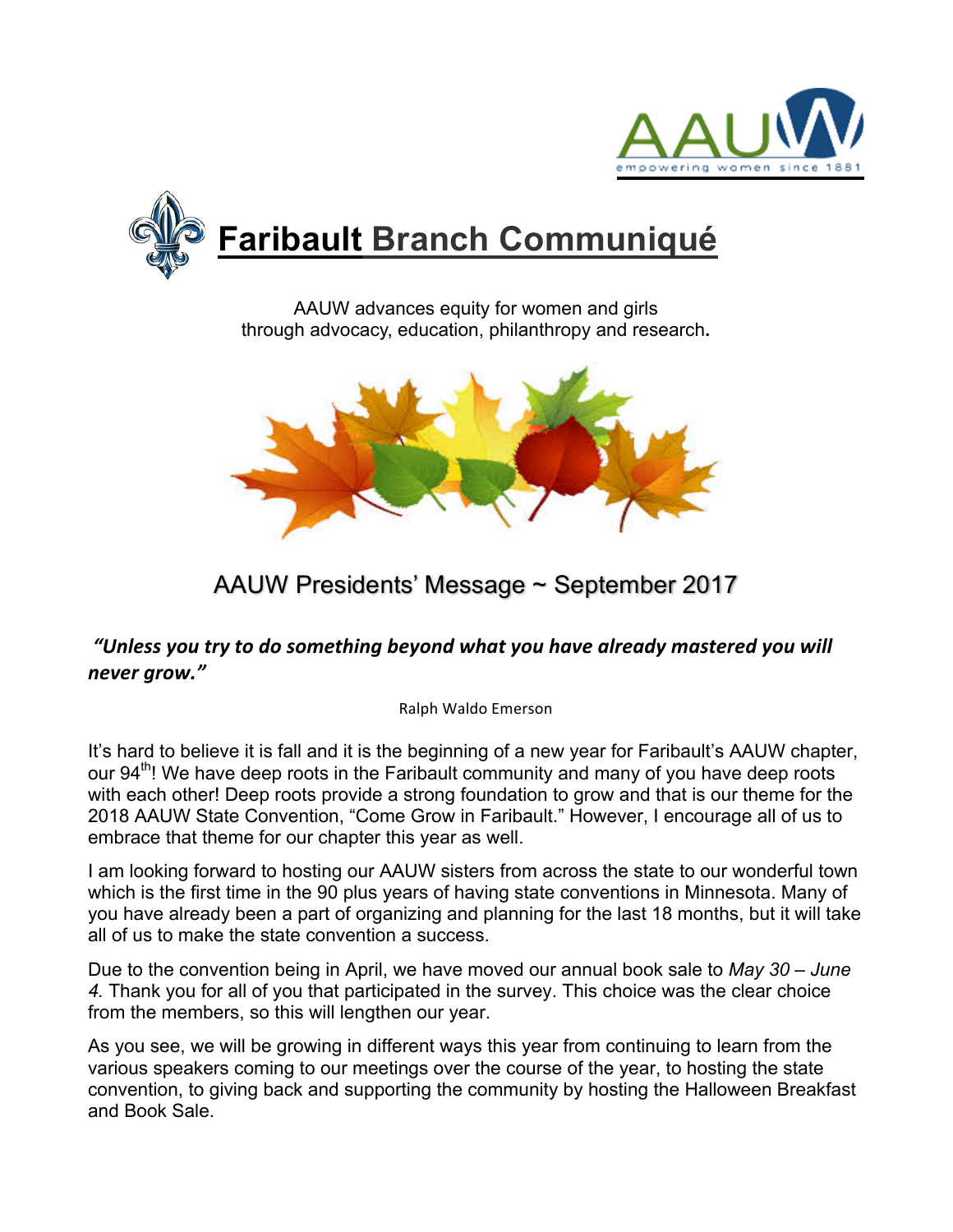However, I want us all to grow on a more personal level as well. Last year we all had such wonderful opportunities to meet outside our normal meeting to learn something new and just enjoy getting to know others during the activities

For example, do you want a -

**Birthday club** – members that have the same birthday, meet for dessert?

**Coffee club** – meet weekly for coffee or conversation?

**Movie club** – meet monthly to see a movie, then coffee and/or dessert afterward to discuss?

This year I am challenging you to continue to grow by thinking of one way you want to grow and bring that idea with you to our first meeting on **Monday, September 25 at 6:30 p.m. at Our Savior's Lutheran Church.** 

Looking forward to a wonderful 2017-2018 year!

Cyndy Harrison

\* \* \* \* \* \* \* \*

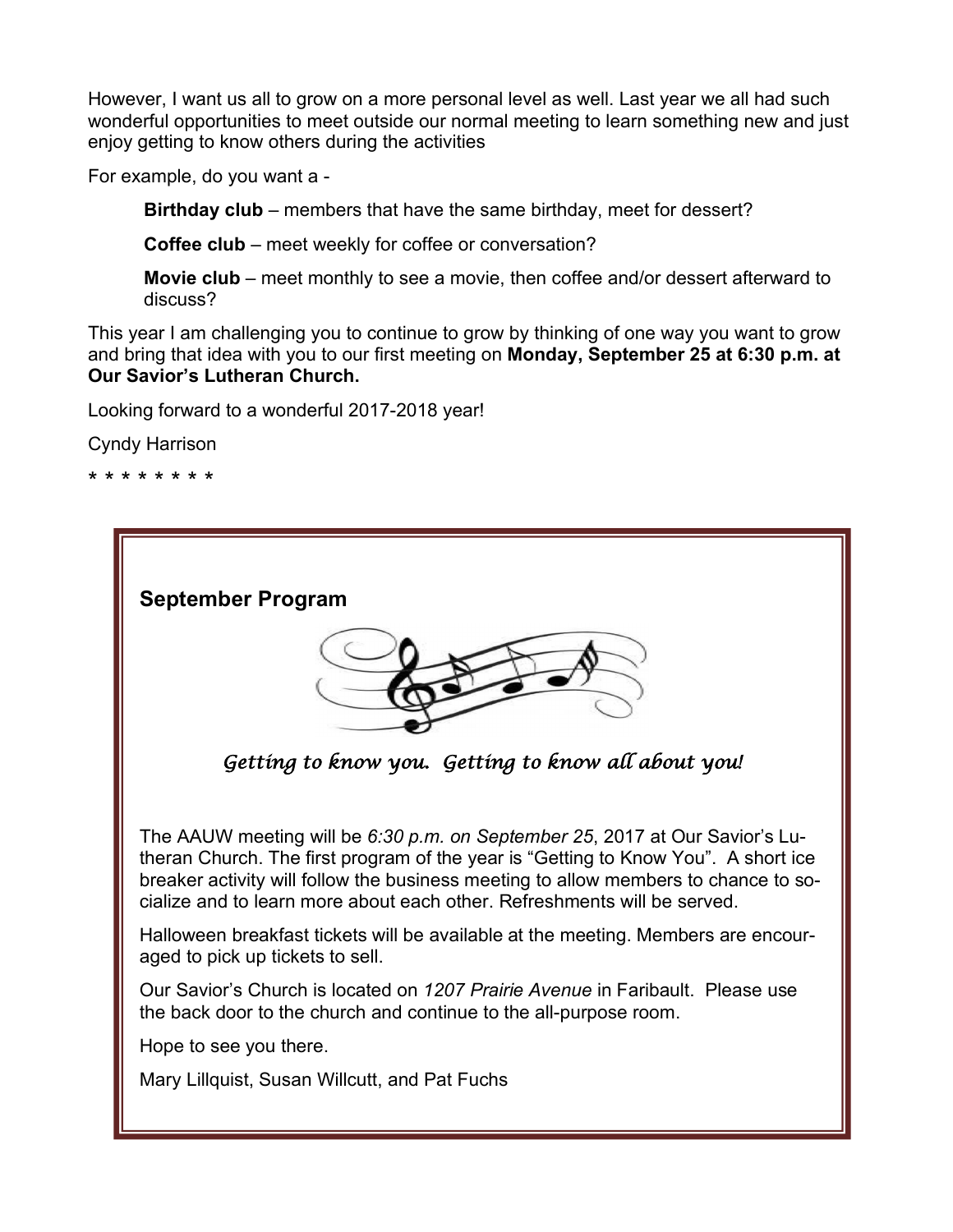

#### **Calendar of Events**

#### **Monday, September 25 Branch Meeting 6:30 PM Our Savior's Lutheran Church**

\* \* \* \* \* \* \* \* \* \*

#### **Membership Memos**

We're off to a terrific start for our 2017-18 Membership Year! To date, we have recruited

five new members**:** *Ardo Ibrahim, Jeanne Brown-Kruesel, Cheryl Freund, Mary Niermann and Cindy Griessert.* So glad you've joined our Branch!

If you are acquainted with any of these gals, be sure to welcome them and encourage their participation at our meetings, activities and fundraising.

**AAUW has found that 23 percent of first- or second-year branch members do not renew. How do we cut down on this high turnover rate?**

**Retention doesn't start when it's time for a new member to renew; it must be ongoing from the day members join AAUW. First impressions play a big role in retention. Create a good first impression by making new members feel like they're a part of our Branch and giving them concrete steps to bring about change.**

**New Memberships are \$43.50 until Dec. 31<sup>st</sup>, 2017, (or if they haven't been a member for 2** years) which is half price of the National dues (reg. \$49) + State (\$9) + Branch (\$10). After Dec. 31, the price goes down to a quarter of the National Dues until March 15, 2018. But an even better deal is for new members to join after March 15, once again at the \$43.50 rate, so the dues are good until June 30 of the following year.

The Shape-the-Future Campaign allows us to give a free National membership (\$49) to one of our members for each two new members who join our Branch, up to five free memberships (ten new members). So let's aim for getting ten new members by Dec.  $31<sup>st</sup>$ ! We'll have a drawing next May from those members that have paid their dues for 2018-19.

**Sometimes people aren't members because they have never been asked. Be brave, ask someone to join us!**

Membership co-vice presidents: Kathy Larson and Karen Rasmussen

Email or call with any questions or referrals:

kathyhilgerslarson@gmail.com 507-332-2525

kadras1217@gmail.com 507-331-0126

\* \* \* \* \* \* \* \* \*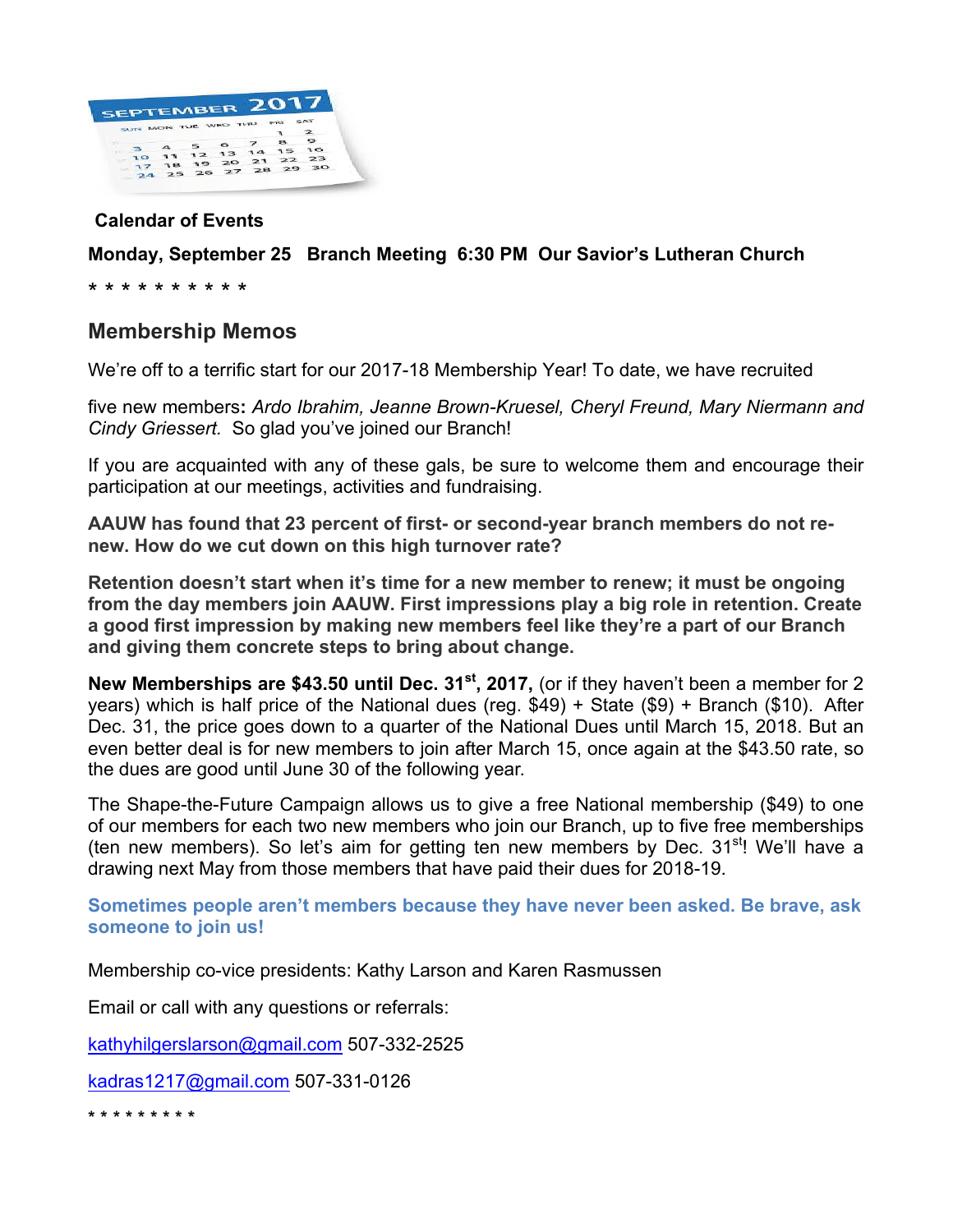## **Treasurer's Report**

Back to business! To start the new fiscal year we have \$3483.92 in savings and \$254.50 in checking. We will have a discussion on last year's statements as well as budget recommendations at the September meeting. Looking forward to an exciting year.

Julie Olson, Treasurer \* \* \* \* \* \* \* \* \* \*



### **BOOK CLUB NEWS**

To quote Frank Zappa..."so many books, too little time". But we're giving it our best shot. The book club read *Our Souls at Night* by Ken Haruf in June, *The Book of Ages* by Jill Lepore in July, and *Vacationland* by Sarah Stonich in August.

*Vacationland*, written by a Minnesota author, is a series of stories centered around a fictitious northern Minnesota resort. We found that the characters are somewhat linked as each story unfolds. Some were more lovable than others with many flaws. It inspired stories among the group of resort experiences.

September's book is *While the Locust Slept* by Peter Razor. We will meet Tuesday, September 19 at Barb Dubbels'.

\* \* \* \* \* \* \* \* \* \*

### **Secretary's Report**

#### **AAUW Faribault Branch Meeting - May 22, 2017**

The May meeting of the AAUW Faribault branch was called to order by Co-president Pat Fuchs at 7:00 p.m. at the home of Cyndy Harrison.

#### **Announcements/Introductions:**

- Pat welcomed members and guests to our annual May picnic and thanked our Copresident, Cyndy Harrison for hosting this fun gathering.
- She introduced two quests who are the recipients of our two \$1,000 community scholarships: Amber Brossard and Emily Donahue. Amber is continuing her education at Concordia University, earning a degree in elementary teaching and a master's in special education. She currently is the Education Coordinator at River Bend Nature Center. Emily will be attending St.Catherine University, majoring in physical therapy.
- Betty Harmsen announced that the AAUW Sportswoman of the Year award will not be presented until later this school year.
- Pat extended our condolences to Kristen Grunnet and Maren Grunnet on the passing of their mother-in-law/grandmother.

**Secretary's Report:** The March secretary's report was approved as printed.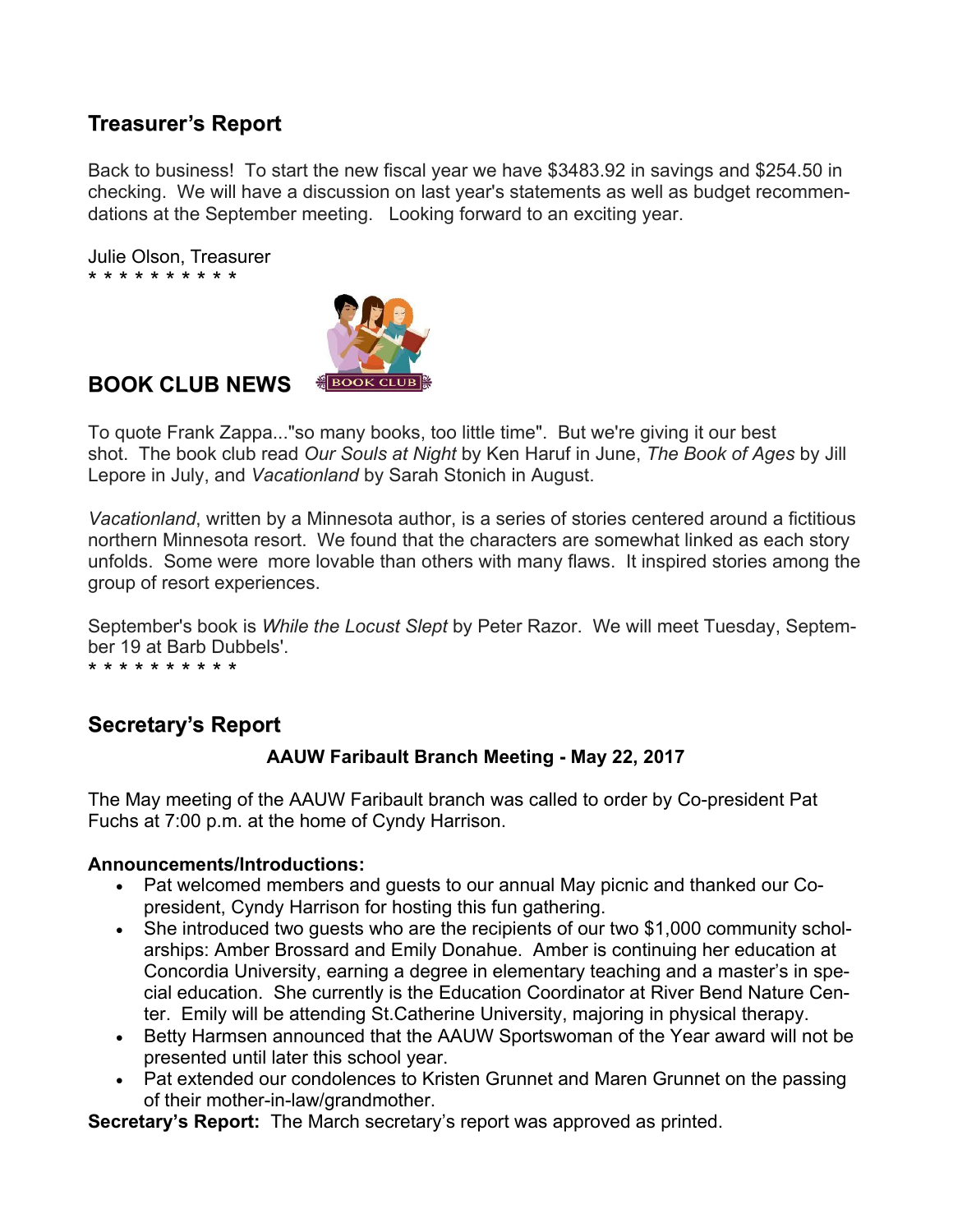#### **Treasurer's Report from the May newsletter:** Checking: \$492.36 and savings

\$7,770.17. The book sale gross sales were \$5,581.79, our net is around \$4800.

### **Correspondence:**

- We received a thank you from South Central Community College for donating \$1500 to fund two named scholarships for the 2017-2018 school year. Because one of the \$750 2016 scholarships was not used, we actually presented three scholarships this year:
	- o Nicole Paul pre-nursing program
	- o Shelby Goodfelllow Associate's degree
	- o Kaelen Kurtzweil Associate's degree

**Recognition:** Shirley Norgaard was recognized as a 50 year member who is now eligible for free lifetime membership to AAUW.

#### **Committee Reports:**

- Book Sale:
	- o Set up**:** The books were moved on Apr. 15th from the Congo to the mall. The email "all call" for volunteers had a wonderful response. Besides our members thanks to Jerry Anderson, Duff and Tom Hartman, Bob Nesvold, Dan Rasmussen and John Hagan. In addition, two last minute volunteers from the Faribault High School's National Historical Society came and helped.
	- $\circ$  Karen Rasmussen reported that there were two children's book bags left.
	- o Dick's Sanitation recycled the discarded books for a fee of \$350.00, which members agree was well worth it.
- Membership:
	- o Kathy Larson announced that our branch received two membership awards at the state convention: increase of 5 new members and a 25% increase over three years (2014-2017).
	- $\circ$  She then distributed posters listing our many activities in the community to some of our members and had them stand together as a group to show all that we have done this year.
	- $\circ$  Karen Rasmussen described how members could use the membership cards that were distributed this evening. Our individual member number is on it and we can use it to access voting on the AAUW website.
	- o Drawing for reduced dues: Our membership co-chairs then held the drawing for two recipients to receive a reduction in dues to only \$19.00. The lucky winners were Liz Hartman and Gloria Carter.
- Educational Funds: Pat Rice announced our branches named honorees for the Educational Foundation Endowment Fund:
	- o Mary Lillquist for her many hours volunteering at the book sale (and her work as Program Vice-president this year.)
	- o Gloria Olson for leading the effort to rename the Faribault airport field after Liz Strohfus. (and for her work on the book sale flyers and organizing the book club during the winter months.)

#### **Old Business:**

- 2018 State Convention:
	- $\circ$  Pauline Shreiber and Cyndy Harrison have determined a need for 6 subcommittees:
		- § Registration Karen Rasmussen and Pat Fuchs are co-chairs
		- Lodging 70 hotel rooms should be reserved and the best price negotiated.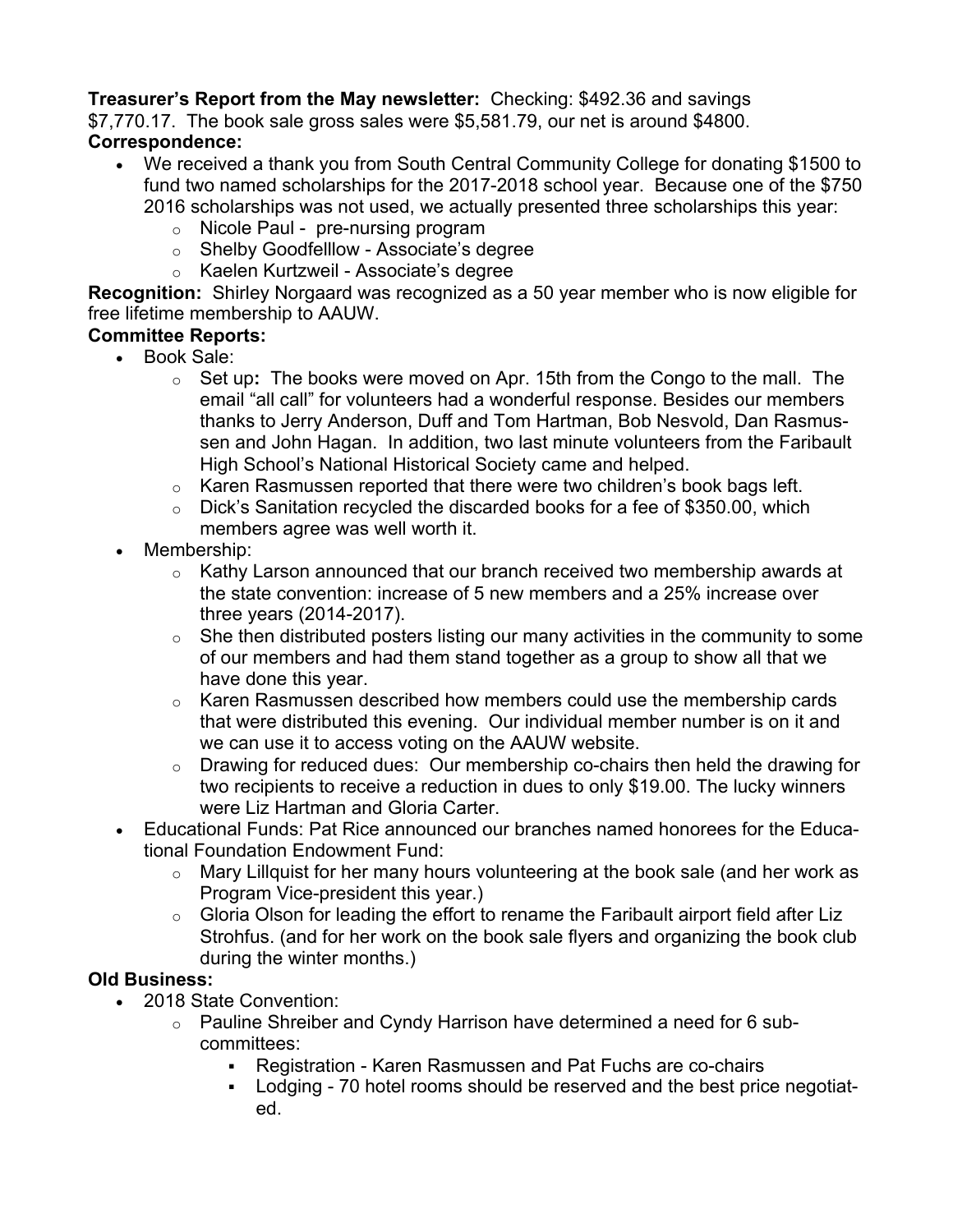- Welcome Center at the Rice County Historical Society with tours at the woolen mill.
- Friday night's banquet at the Inn at Shattuck
- Saturday business meeting of the state convention at SCC with continental breakfast and noon luncheon.
- Silent Auction fundraiser
- $\circ$  Kathy Larson showed a sample of the convention bag design. It will be a navy bag with a Fleur-de-lis with "Grow in Faribault" printed below.She suggested that our March meeting in 2018 will be a work session for members to complete the bags.
- $\circ$  Pauline passed around a sign-up sheet for members to volunteer for the various committees.
- o Kathy Larson announced that she had sold \$48.00 in maps at the convention.
- o Pat thanked Pat Rice for the nice baskets she put together for the convention.

#### **New Business:**

- Airport Renaming: Gloria Olson reported that the ceremony designating the field the Liz Wall Strohfus Field will likely be held on June 24th. She passed around a collection bag for members to contribute to cover incidental expenses.
- Request for Pictures: Pat Umbreit, historian, asked that members send her any pictures they have of our activities this year.
- Contribution to Faribault STEAM and RBNC summer programs for supplies and equipment: Pat asked for a motion to approve the donation to the programs which was contingent on the success of the book sale. Motion by Diane Hagan, second by Kathy Larson.The motion carried.
- 2017-2018 slate of officers (new officers approved by acclamation)::
	- o Cyndy Harrison and Colleen Rolling -- co-presidents
	- o Julie Olson treasurer
	- o Karen Rasmussen and Kathy Larson co-vice presidents of membership
	- o Mary Lillquist and Sue Willcutt- co-vice presidents of program
	- $\circ$  Pat Rice vice president of AAUW funds (2nd year. of two year term)
	- $\circ$  Rene' Perrance vice president of diversity (2nd year of two year term)
	- $\circ$  Pauline Schreiber vice president of public policy (2nd year of two year term)
	- o Secretary Gloria Carter
- Cyndy Harrison will email a 5 question survey on the 2018 book sale. Pauline Schreiber asked if we should continue the highway cleanup and Cyndy agreed to add this to the survey.
- Pat Fuchs thanked members for their work this year and then distributed gifts to her officers for the 2016-2017 year and to the chairs of various committees and groups: historian, scholarship, bylaws, auditor, Sportswoman of the Year, Project Star, Women's History Month, book sale, yearbook, book club, Communique' and webmasters, sunshine, social events, and the Halloween breakfast.
- Cyndy Harrison presented outgoing co-president Pat Fuchs with a picture frame and the book, T*he 52 Lists Project* and thanked her for her hard work, kindness and sincerity. Members then gave a round of applause to both Pat and Cyndy for their leadership this year.

The meeting was adjourned.